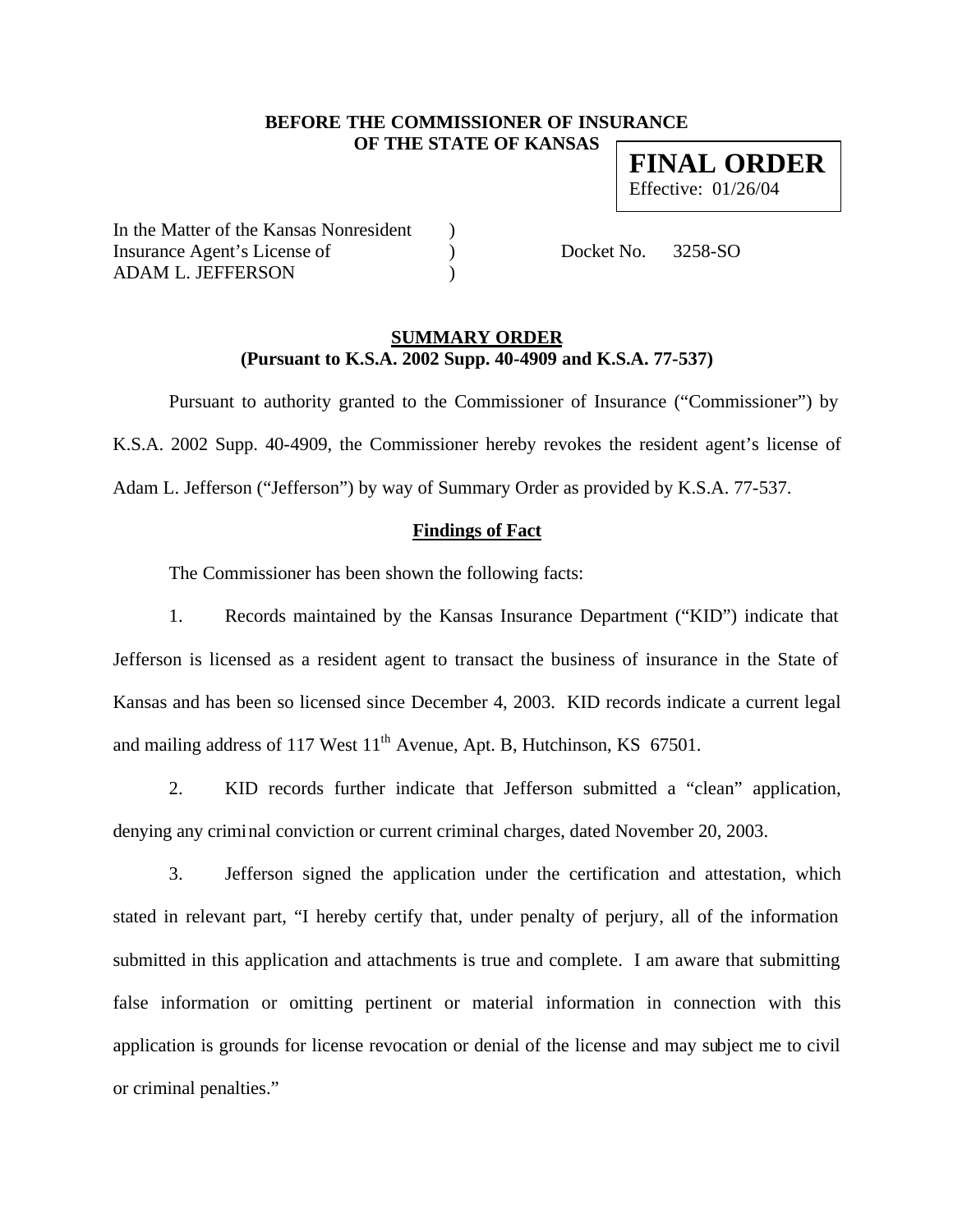4. KID issued a license based on the "clean application" effective December 4, 2003.

5. KID subsequently obtained a Kansas Bureau of Investigation ("KBI") criminal history report for Jefferson that disclosed a total of five misdemeanor convictions and a pending charge of aggravated battery, a severity level 4 felony. The convictions were as follows: November 13, 1995, possession of simulated controlled substances or drug paraphernalia; May 31, 1996, criminal damage to property and battery; and August 21, 1997, battery and disorderly conduct.

6. By letter dated December 17, 2003, KID requested additional details of the offenses, particularly the pending charge, by December 31, 2003.

**7.** By letter dated December 22, 2003, Jefferson stated that omission of the criminal history from his application was "an unintentional over sight [sic]" and attributed the arrests in 1995, 1996, and 1997 to "recklessness, lack of self control, and immaturity." He attributed the July 26, 2003, arrest for aggravated battery to the actions of another person. He included a journal entry reflecting that he was sentenced on December 16, 2003, to a six-month suspended sentence upon a plea of guilty to an amended charge of misdemeanor battery in the 2003 case.

#### **Applicable Law**

8. K.S.A. 2002 Supp. 40-4909(a) provides, in relevant part:

"The commissioner may deny, suspend, revoke or refuse renewal of any license issued under this act if the commissioner finds that the applicant or license holder has . . . (3) Obtained or attempted to obtain a license under this act through misrepresentation or fraud . . . (6) Been convicted of a misdemeanor or felony . . . [or] (8) Used any fraudulent, coercive, or dishonest practice, or demonstrated any incompetence, untrustworthiness or financial irresponsibility in the conduct of business in this state or elsewhere."

2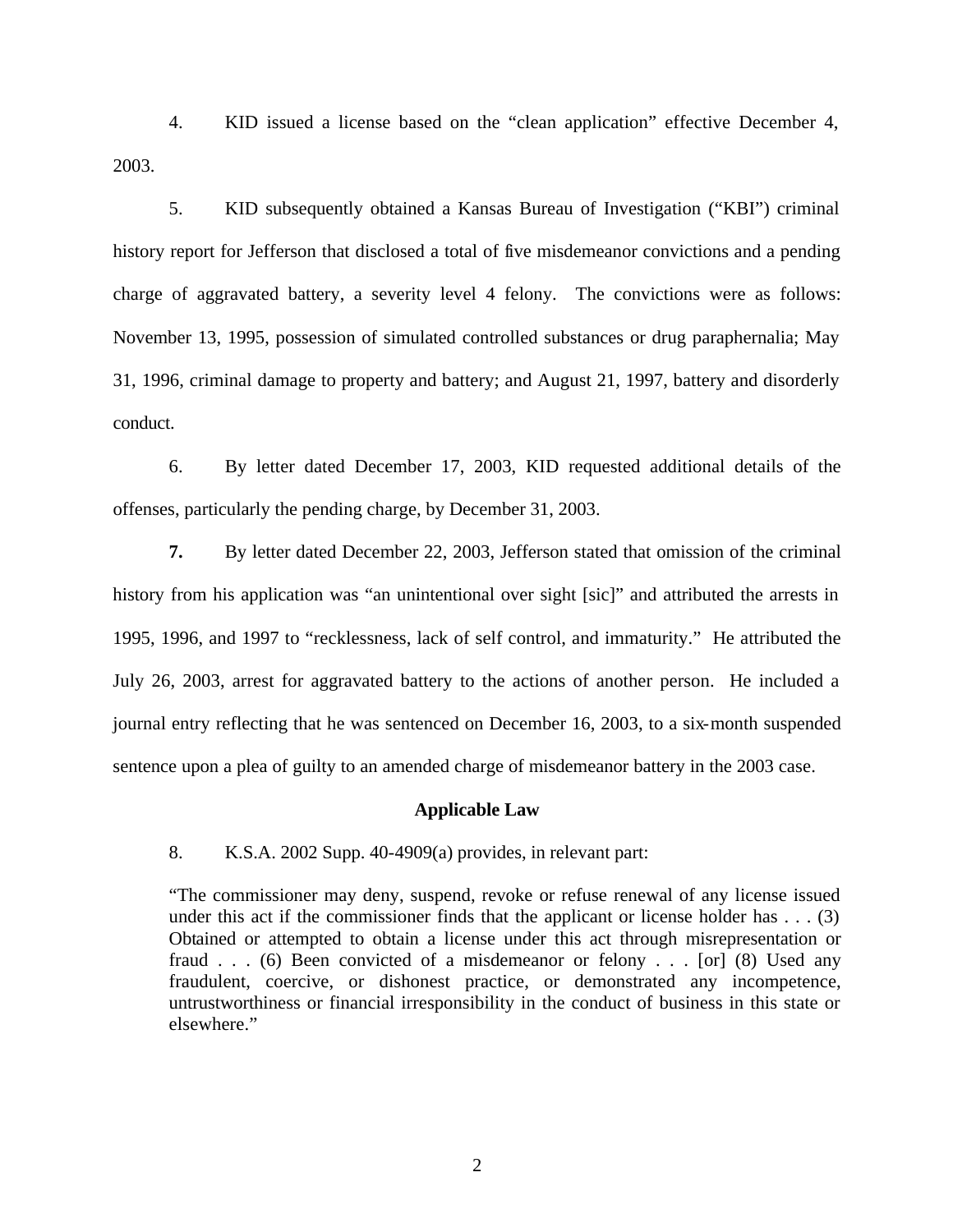9. "Perjury is intentionally, knowingly and falsely . . . subscribing as true and correct under penalty of perjury any material matter in any declaration, verification, certificate or statement as permitted by K.S.A. 53-601 and amendments thereto." K.S.A. 2002 Supp. 21-  $3805(a)(2)$ . Such perjury is a severity level 9, nonperson felony.

10. The Commissioner may revoke any license issued under the Insurance Agents Licensing Act if the Commissioner finds that the insurable interests of the public are not properly served under such license. K.S.A. 2002 Supp. 40-4909(b).

#### **Conclusions of Law**

11. The Commissioner has jurisdiction over Jefferson and the subject matter of this proceeding, and such proceeding is held in the public interest.

12. Based upon the facts contained in paragraphs 5 and 7 above, the Commissioner finds that Jefferson has been convicted of six misdemeanors over a period of just over eight years, and the most recent conviction was in a case pending at the time of his application.

13. The Commissioner concludes that Jefferson's license may be revoked solely because Jefferson has been convicted of a misdemeanor.

14. While any of the convictions alone would not reflect adversely on Jefferson's fitness to hold an insurance agent's license, the Commissioner finds that a pattern of "recklessness, lack of self control, and immaturity" continuing into the year of Jefferson's application calls into question Jefferson's competence and trustworthiness.

15. Therefore, the Commissioner finds that Jefferson's criminal history was material to his application for an insurance agent's license and that KID would have been unlikely to have issued a license to Jefferson had Jefferson disclosed the facts of his convictions on his

3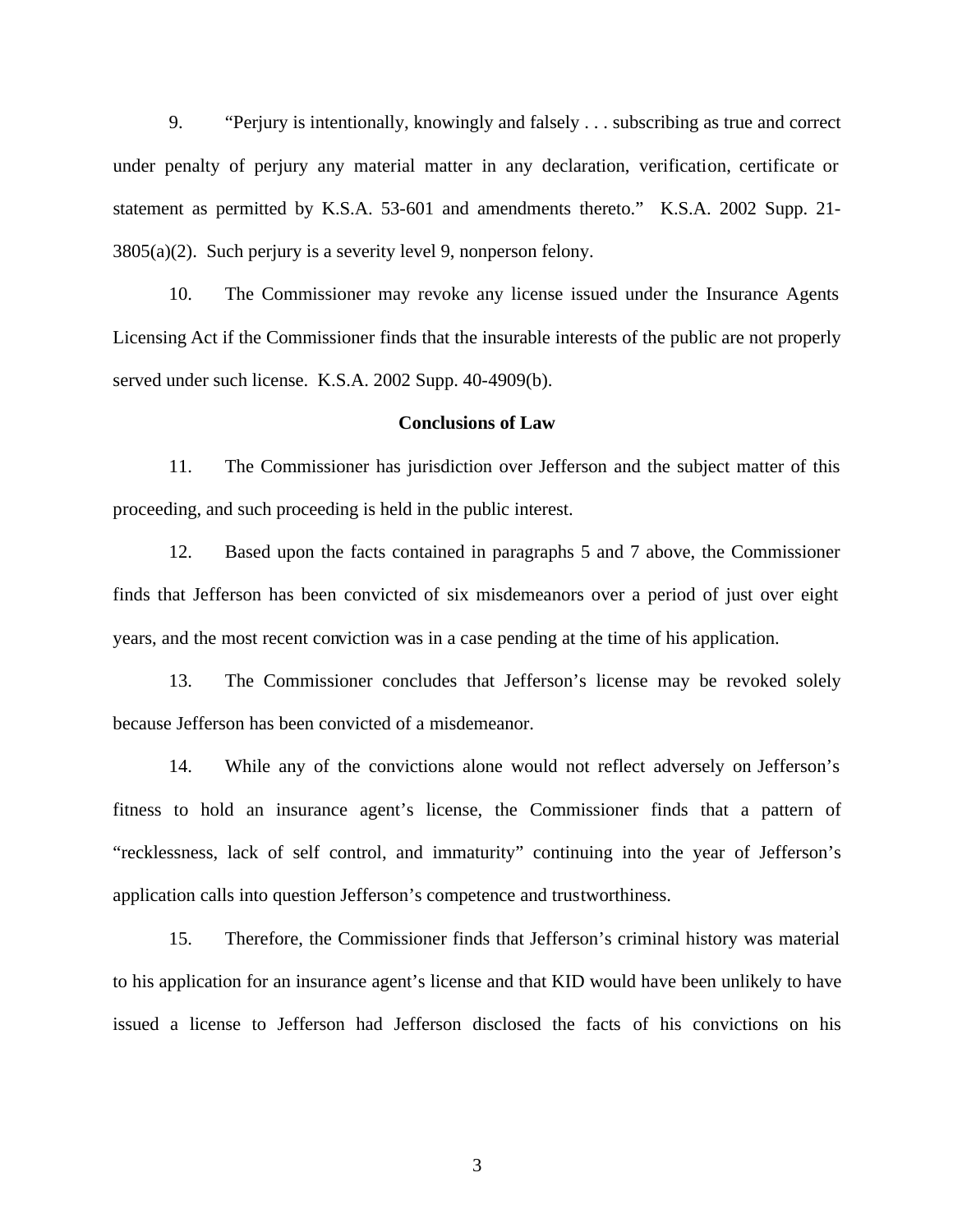application and concludes that the license may be revoked because it was obtained through misrepresentation.

16. Finally, based upon the material omission from his application and his explanation of the omission, the Commissioner finds that Jefferson has used dishonest practices and demonstrated incompetence or untrustworthiness in the conduct of business and continues to do so.

17. The Commissioner concludes that good cause exists pursuant to K.S.A. 2002 Supp 40-4909(a) to revoke the Kansas resident insurance agent's license of Adam L. Jefferson.

18. In addition, the Commissioner finds that the insurable interests of the public are not properly served under the resident insurance agent's license of Adam L. Jefferson and the license should be revoked pursuant to K.S.A. 2002 Supp. 40-4909(b).

19. Based on the facts and circumstances set forth herein, it appears that the use of summary proceedings in this matter is appropriate, in accordance with the provisions set forth in K.S.A. 77-537(a), in that the use of summary proceedings does not violate any provision of the law and the protection of the public interest does not require the KID to give notice and opportunity to participate to persons other than Adam L. Jefferson.

**IT IS THEREFORE ORDERED BY THE COMMISSIONER OF INSURANCE THAT** the Kansas resident insurance agent's license of Adam L. Jefferson is hereby **REVOKED**.

#### **Notice and Opportunity for Hearing**

Adam L. Jefferson, within fifteen (15) days of service of this Summary Order, may file with the KID written request for a hearing on this Summary Order, as provided by K.S.A. 77- 542. In the event a hearing is requested, such request should be directed to:

4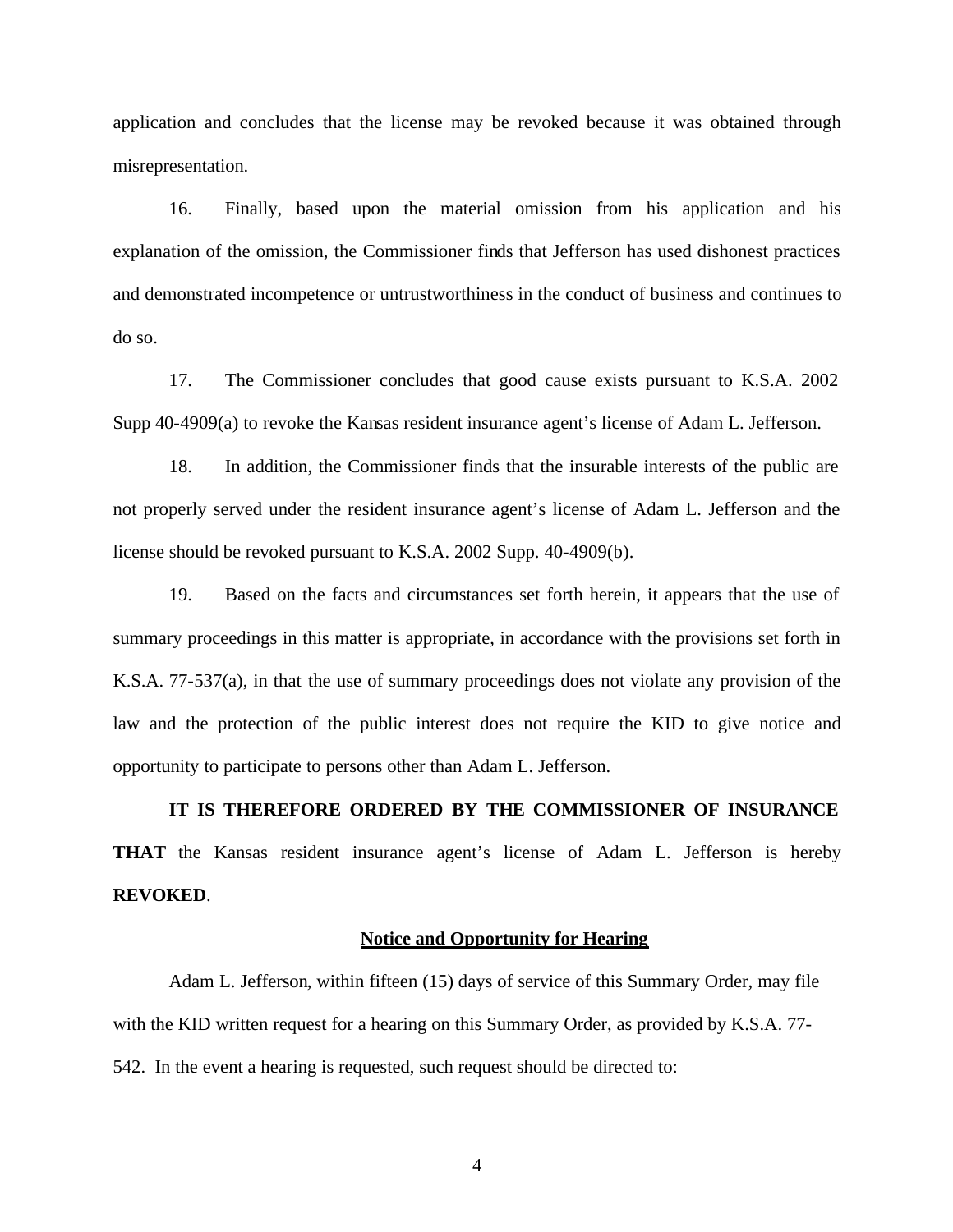John W. Campbell General Counsel Kansas Insurance Department 420 S.W.  $9<sup>th</sup>$  Street Topeka, KS 66612

Any costs incurred as a result of conducting any administrative hearing shall be assessed against the agent who is the subject of the hearing as provided by K.S.A. 2002 Supp. 40-4909(f). Costs shall include witness fees, mileage allowances, any costs associated with the reproduction of documents which become part of the hearing record, and the expense of making a record of the hearing.

If a hearing is not requested, this summary order shall become effective as a Final Order, without further notice, upon the expiration of the fifteen-day period for requesting a hearing.

**IT IS SO ORDERED THIS \_6th\_ DAY OF JANUARY 2004, IN THE CITY OF TOPEKA, COUNTY OF SHAWNEE, STATE OF KANSAS.** 



 $\angle$ s/ Sandy Praeger $\angle$ Sandy Praeger Commissioner of Insurance BY:

 $/s/$  John W. Campell John W. Campbell General Counsel